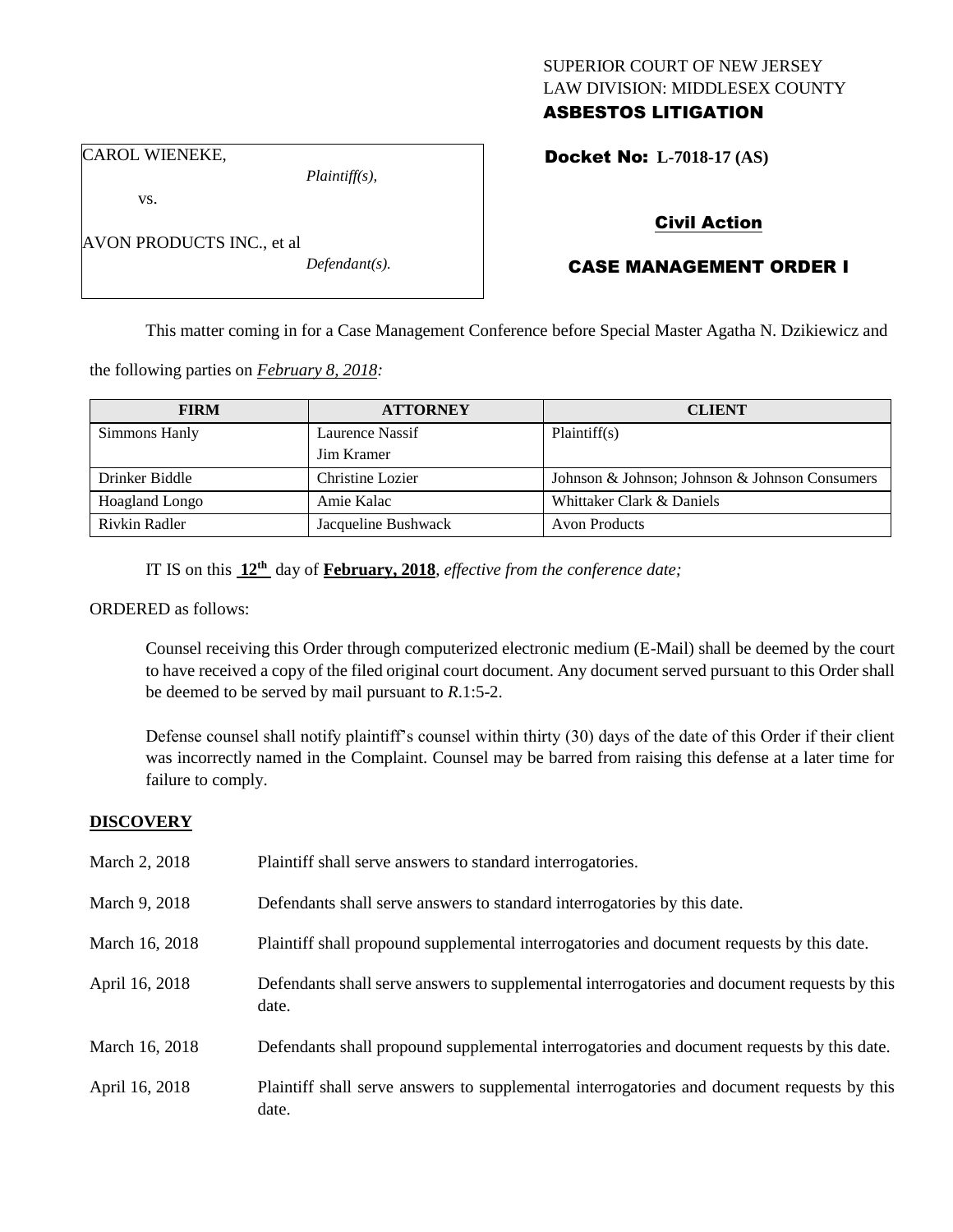- May 31, 2018 Fact discovery, including depositions, shall be completed by this date. Plaintiff's counsel shall contact the Special Master within one week of this deadline if all fact discovery is not completed.
- July 16, 2018 Depositions of corporate representatives shall be completed by this date.

## **EARLY SETTLEMENT**

September 14, 2018 Settlement demands shall be served on all counsel and the Special Master by this date.

## **SUMMARY JUDGMENT MOTION PRACTICE**

- September 14, 2018 Plaintiff's counsel shall advise, in writing, of intent not to oppose motions by this date.
- September 28, 2018 Summary judgment motions shall be filed no later than this date.
- October 26, 2018 Last return date for summary judgment motions.

## **MEDICAL DEFENSE**

- March 2, 2018 Plaintiff shall serve executed medical authorizations (along with answers to interrogatories) by this date.
- March 2, 2018 Plaintiff shall serve a diagnostic medical report and any medical records in plaintiff's possession by this date.
- September 7, 2018 Plaintiff shall serve medical expert reports by this date.
- September 7, 2018 Upon request by defense counsel, plaintiff is to arrange for the transfer of pathology specimens and x-rays, if any, by this date.
- November 30, 2018 Defendants shall identify its medical experts and serve medical reports, if any, by this date. In addition, defendants shall notify plaintiff's counsel (as well as all counsel of record) of a joinder in an expert medical defense by this date.

#### **LIABILITY EXPERT REPORTS**

- September 7, 2018 Plaintiff shall identify its liability experts and serve liability expert reports or a certified expert statement by this date or waive any opportunity to rely on liability expert testimony.
- November 30, 2018 Defendants shall identify its liability experts and serve liability expert reports, if any, by this date or waive any opportunity to rely on liability expert testimony.

#### **ECONOMIST EXPERT REPORTS**

- September 7, 2018 Plaintiff shall identify its expert economists and serve expert economist report(s), if any, by this date or waive any opportunity to rely on economic expert testimony.
- November 30, 2018 Defendants shall identify its expert economists and serve expert economist report(s), if any, by this date or waive any opportunity to rely on economic expert testimony.

 $\_$  ,  $\_$  ,  $\_$  ,  $\_$  ,  $\_$  ,  $\_$  ,  $\_$  ,  $\_$  ,  $\_$  ,  $\_$  ,  $\_$  ,  $\_$  ,  $\_$  ,  $\_$  ,  $\_$  ,  $\_$  ,  $\_$  ,  $\_$  ,  $\_$  ,  $\_$  ,  $\_$  ,  $\_$  ,  $\_$  ,  $\_$  ,  $\_$  ,  $\_$  ,  $\_$  ,  $\_$  ,  $\_$  ,  $\_$  ,  $\_$  ,  $\_$  ,  $\_$  ,  $\_$  ,  $\_$  ,  $\_$  ,  $\_$  ,